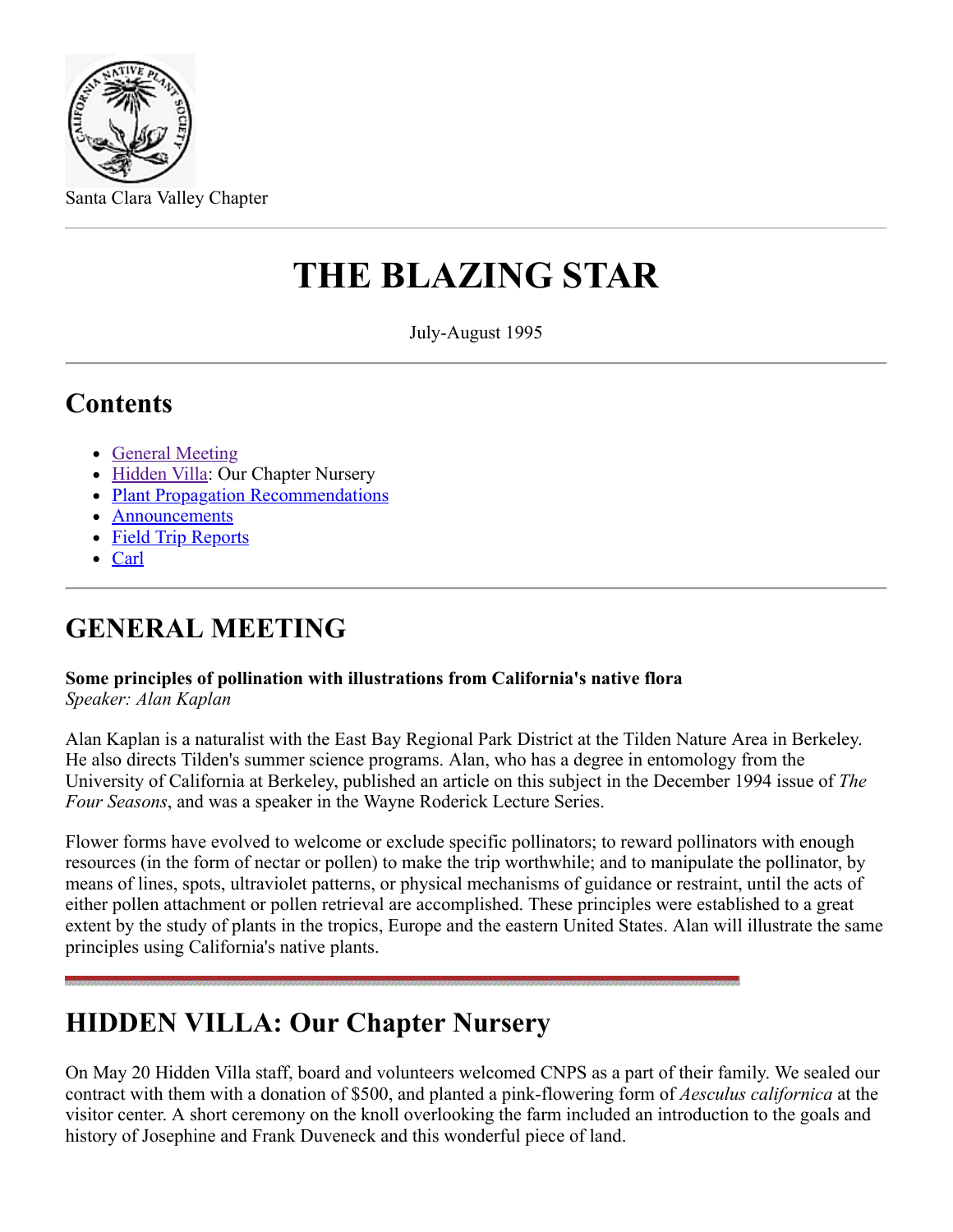The following day, May 21, we had our second work day. It was cool and windy but we managed to erect fifteen 4x4 posts and the shade cloth-supporting rafters over them. Our thanks to Ken Himes, David Struthers and Don Thomas for the hoisting, and Lottie Jenvy, Tanija and Jean Struthers for their support work.

Our next work day is July 9, 10 am. We will work on a watering system and attach the shade cloth (courtesy of Charlie Baccus) to the framework. Weeding and general cleanup is also needed. We especially need people who know something about irrigation systems. Bring your lunch. Call Jean Struthers for more information, 415 941-2586.

The nursery needs: small tool shed, watering system supplies and expertise, tools (shovel, trowel, old bleach bottles for scoops).

### <span id="page-1-0"></span>**PLANT PROPAGATION RECOMMENDATIONS of things you can start yourself**

Our fall plant sale will be October 28. You can start plants at home right now by making cuttings of some of your favorite natives.

Starts can be made of most shrubs by taking four-inch cuttings of semi-hard, non-flowering branch tips and dipping them into roottone or other growth hormone. Keep the cuttings in a slightly moist (not soggy) mix of sterile material (1/2 part perlite, 1/4 peat, and 1/4 sand or vermiculite is a good mix), and check for roots in a month. **Don't forget to accurately label your plants**.

Try *Salvia* (Brenda Butner especially recommends *Salvia spathacea*), *Mimulus*, *Ceanothus*, *Eriogonum*, *Penstemon*, *Keckiella*, *Eriophyllum*, *Erigeron*, *Monardella*, *Garrya*, and others of your choice.

Now, too, is the time to gather and save seed. Keep it in a dry, cool place. Use paper envelopes; plastic bags and glass jars retain unwanted moisture. Again, **accurate labels are required**. *Jean Struthers*

#### <span id="page-1-1"></span>**ANNOUNCEMENTS**

- CALL FOR ENTRIES: CNPS GREETING CARDS. Four images of a California poppy will be selected for a series of notecards to promote CNPS.
	- $\circ$  Media & size: watercolor, colored pencil; image should be exactly 8 " x 12 " with a 1" bleed border all around. Original work should be done on flexible paper, so that the art can be wrapped around a large drum to make the color separation.
	- Entry format: unlimited number of originals, color xerox, photo prints, or slides. All work will be carefully handled and, if requested, returned (include return postage and packaging).
	- Deadline & submission: August 1; send entries to Catherine Cort, P.O. Box 245, Three Rivers, CA 93271 (for UPS: 44141 Skyline Drive, Three Rivers, CA 93271). Call Cathy for more info: 209 561-4671.
- SUBSCRIBE TO THE FOUR SEASONS: an occasional journal devoted to natural history, biology, ecology, conservation, botany, and horticulture, with emphasis on California's native plants. Subscription price: \$12 for four issues. Back issues are available at \$3 per copy. Issue no. 3 of vol. 6 contains an index to the first five volumes. Make checks payable to East Bay Regional Park District, and send to The Four Seasons, Regional Parks Botanic Garden, Tilden Regional Park, Berkeley, CA 94708-2396.
- Join the CALIFORNIA LICHEN SOCIETY. The group has field trips, holds seminars, and puts out a quarterly newsletter. The trips and meetings take place at various locations around the state. Annual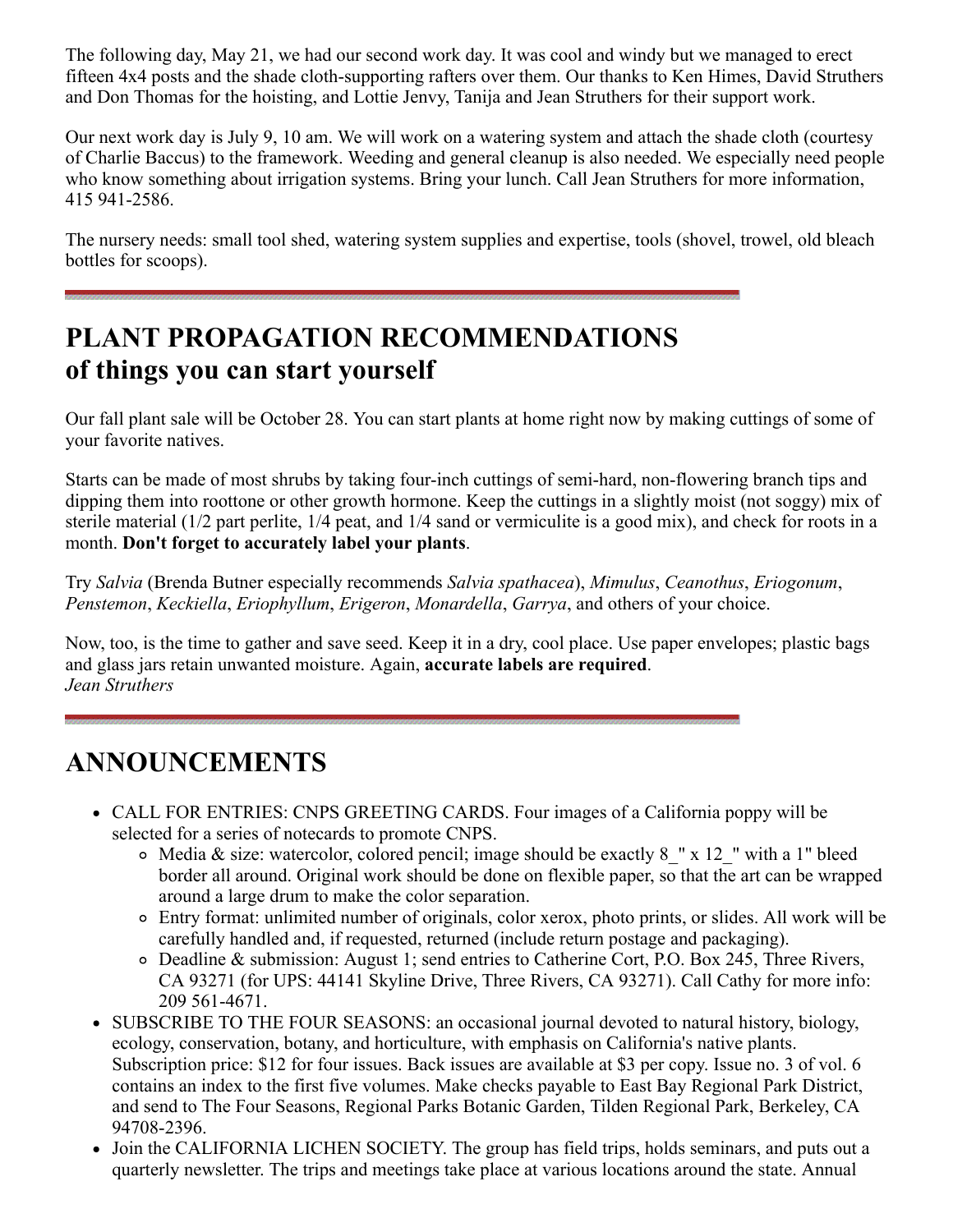dues are \$10. Send a check to Janet Doell, President, 1200 Brickyard Way #302, Pt. Richmond, CA 94801. Information: call Janet at 510 236-0489.

- BOTANY CLASSES with the California Academy of Sciences. Registration information: 415 750- 7100:
- THE COYOTE CREEK RIPARIAN STATION (CCRS) is entering another summer of data collection as a part of its Community Creek Watch program. Small teams of volunteers will conduct vegetation surveys and habitat assessments to document the presence and condition of wildlife habitat. CNPS members have been instrumental in helping CCRS develop data collection protocols and in leading and training the teams. This summer five new teams are being developed: Stevens Creek and Guadalupe River and its tributaries Ross, Santa Theresa, and Calero Creeks. All training and equipment is provided. The time commitment averages two to four mornings a month, generally weekends from 9 am to noon. For more information, please call Chris Fischer at (408) 262-9204 (email: creekfreak@aol.com).

### <span id="page-2-0"></span>**FIELD TRIP REPORTS**

#### **Mt. Pinos with Ken Himes, June 16- 18**

This was a special event, marked by unusual weather and abundant wildflowers. By 10 am Friday morning much of the upper portion of Mt. Pinos as well as the initial rendezvous point were cloaked in several inches of snow. Several trip participants decided they had already experienced enough of southern California's wonderful spring weather and left to return home before the trip officially began.

Those remaining experienced a delightful drive through a winter wonderland to reach Valle Vista campground on the Cerro Noroeste Road where, beneath the snowline, a wide variety of flowers were enjoyed, including *Calochortus venustus* in a variety of shades of red, and *Delphinium parryi*. The sky cleared and the snow melted, allowing several stops as the group headed back toward Mt. Pinos. A vernal pool contained a mass of *Downingia bella* and the roadside was lined with *Penstemon centranthifolius* and *P. grinnellii*. For most, the day ended with a massive display of *Lupinus microcarpus* var. *densiflorus* lit by late afternoon sun.

Saturday morning took the group to the eastern portion of Lockwood Valley with a number of stops for plants. *Calochortus kennedyi*, *Acanthomintha obovata* ssp. *obovata* and *Allium howellii* were among the wildflowers enjoyed.

The summit of Mt. Pinos was visited Saturday afternoon, providing both extensive views and small but interesting wildflowers. Among the plants encountered were *Pinus flexilis*, *Ivesia santolinoides*, *Fritillaria pinetorum*, *Astragalus whitney*, and *A. purshii*.

Sunday morning featured a drive through the western portion of Lockwood Valley where *Stanleya pinnata, Swertia neglecta*, and several large stands of *Eriodictyon crassifolium* were seen. A short trip south on Route 33 provided encounters with *Romneya tricocalyx* as well as *Calochortus palmeri* var. *palmeri* and two *Phacelias* whose exact identities remain uncertain.

A final stop for many participants was Cuesta Ridge, north of San Luis Obispo, with two additional *Calochortus* sightings and some spectacular views.

The intense advance scouting by leader Ken Himes contributed greatly to the number and variety of flowers encountered. And East Bay Chapter members Jeff Greenhouse and John Game were instrumental in identifying plants unfamiliar to trip attendees. *Baohsun Yang and Stephen Buckhout*